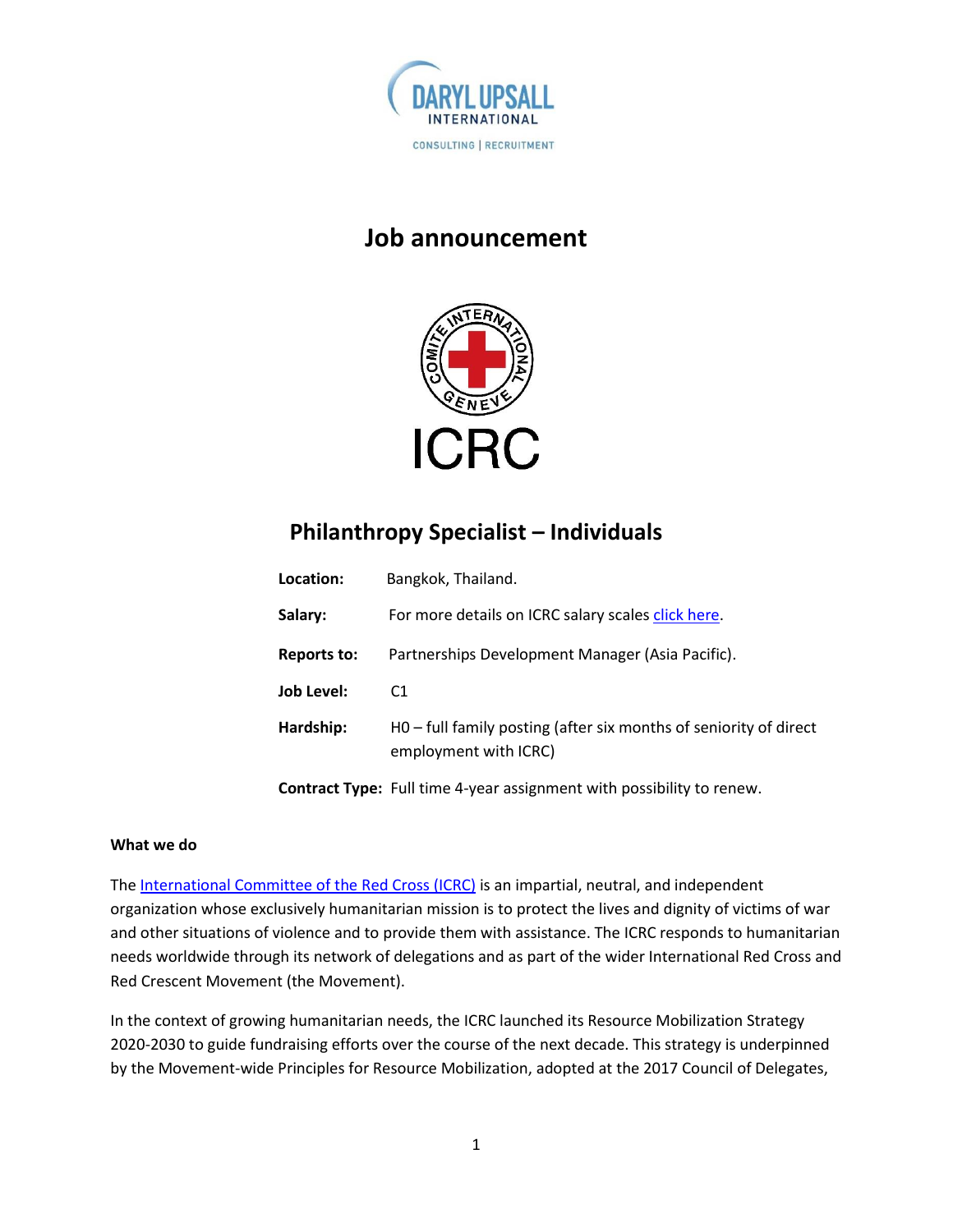

which articulate a vision in which resource mobilization within the Movement becomes more than the sum of individual efforts by different Movement components. Fundraising efforts at the ICRC are geared towards making this vision a reality, adopting a central guiding principle that 'what is good for the Movement, is good for the ICRC'. The ICRC is committed to working together with Movement components (National Societies and the International Federation of the Red Cross and Red Crescent) to maximize our collective potential.

The Strategy Implementation Plan (SIP) process will guide this evolution to deliver increasing income for ICRC and the other Movement components with which it actively collaborates on private sector engagement. In support of this, ICRC is establishing a private sector engagement (PSE) team for Asia-Pacific, primarily based in Bangkok. Asia-Pacific presents significant potential as home to some of the fastest growing economies globally, as well as global and local trends in philanthropy. This role together with other posts to support foundation and corporate philanthropy, fundraising content development and Movement fundraising collaboration will be central in ensuring that our Movement secures the resources it needs to continue to alleviate human suffering around the world.

#### **Purpose**

As part of the Resource Mobilization Division (REM) and within a regional team based in Bangkok, this role will have responsibility for helping to progressively increase ICRC and other Movement income from the private sector through the development of strong philanthropic collaborations, with a focus on major gifts from individual supporters and where relevant, family supporters, including ultra- and high net worth individuals, ensuring that targets are met. The role will harness ICRC's assets and work together with National Societies and the International Federation of the Red Cross and Red Crescent (IFRC) as necessary to present the Movement's comparative advantages within a crowded philanthropy landscape.

Investing in engagement in Asia-Pacific is a prototype, testing and leading the way for resource mobilization efforts in other regions. Accordingly, this role requires flexibility and agility, working collaboratively and effectively within the ICRC and beyond to develop positive, productive relationships, through which to deliver experiences, which enhance and recognize supporter relationships. In doing so, the post-holder will help achieve collective income targets.

This role will work closely with colleagues across the Movement in Asia-Pacific. Your approach should be collaborative, characterized by thoughtful action and decision-making, empathy, discretion, and tact.

### **Context**

By end 2022, the ICRC private sector engagement team in Bangkok will expand to 5. This team has successfully stewarded high value gifts from across the Asia Pacific region and contributed to innovative

ways of working together with National Societies and the IFRC to increase resourcing for the Movement as a whole. You will join a team of fundraising experts at the beginning of an exciting journey in private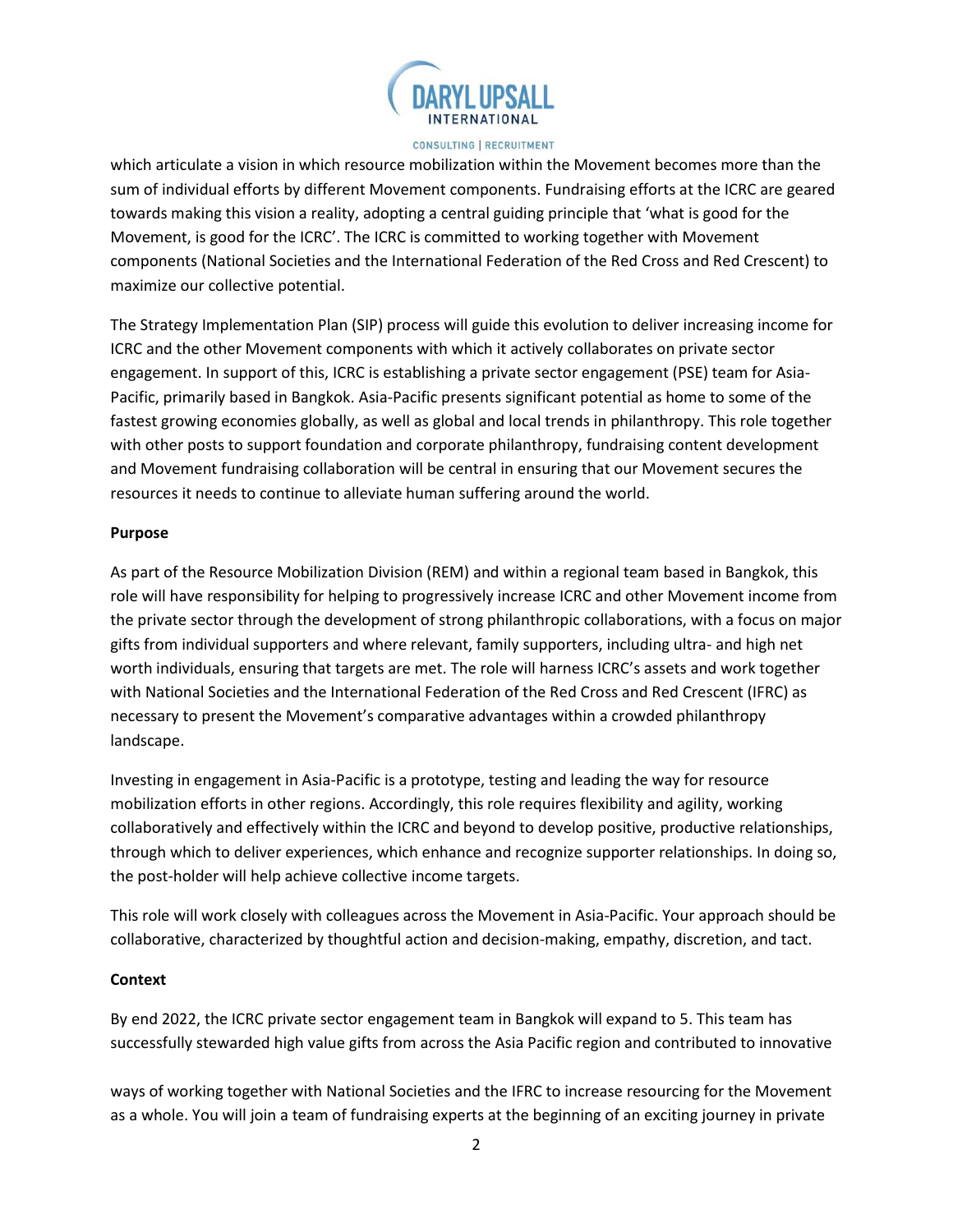

sector engagement and have the unique opportunity to contribute to and shape the team's vision and the growth of private sector engagement within the world's largest humanitarian network.

#### **General Duties**

- Understands and adheres to the seven Fundamental Principles of the International Red Cross and Red Crescent Movement.
- Understands and adheres to the ICRC Code of Conduct.
- Understands the roles of the components of the International Red Cross and Red Crescent Movement.
- Respects and observes staff regulations and security rules at all times.
- Represents the ICRC in a professional manner at all times.
- Develops and maintains a pleasant and conducive working environment with colleagues.
- Performs all duties with the highest level of confidentiality in the interest of the employees and the ICRC.

## **Accountabilities and functional responsibilities**

- Supported by the Private Sector Engagement teams in Asia Pacific and Geneva, relevant Country Managers and field delegations, develops and implements the high value individual giving plan and execution of the relevant private sector resource mobilization strategy elements for Asia-Pacific, in collaboration with Movement partners, in accordance with REM division objectives and targets.
- Works closely with Movement partners to mobilize resources for shared benefit, seeking to understand their resource mobilization interests and developing mutually beneficial collaborations with philanthropic individuals in Asia-Pacific.
- Develops giving approaches for high value individual supporters and Movement partners, as well as stewardship plans, online giving campaign concepts and content in partnership with REM, Communications, and other relevant experts.
- Identifies and evaluates the potential of new philanthropic individual supporters and develops engagement strategies, to ensure relationships are leveraged to their full potential, that supporters' requirements are fulfilled, and they remain engaged with the Movement in the long term.
- Provides Movement partners in Asia Pacific with specialist expertise, technical assistance and further support on philanthropic individual fundraising approaches and supporter engagement and helps coordinate relevant public fundraising campaigns across the Movement.
- Supports the development of annual plans, keeps track of income raised, forecasts, investments, and income projections to ensure income targets are met.
- Contributes to producing content for philanthropic individual supporters, pursuing a digital-first approach by default.
- Monitors evolving supporter interests and trends to inform ICRC fundraising strategy and offerings in high value individual giving, including through digital channels.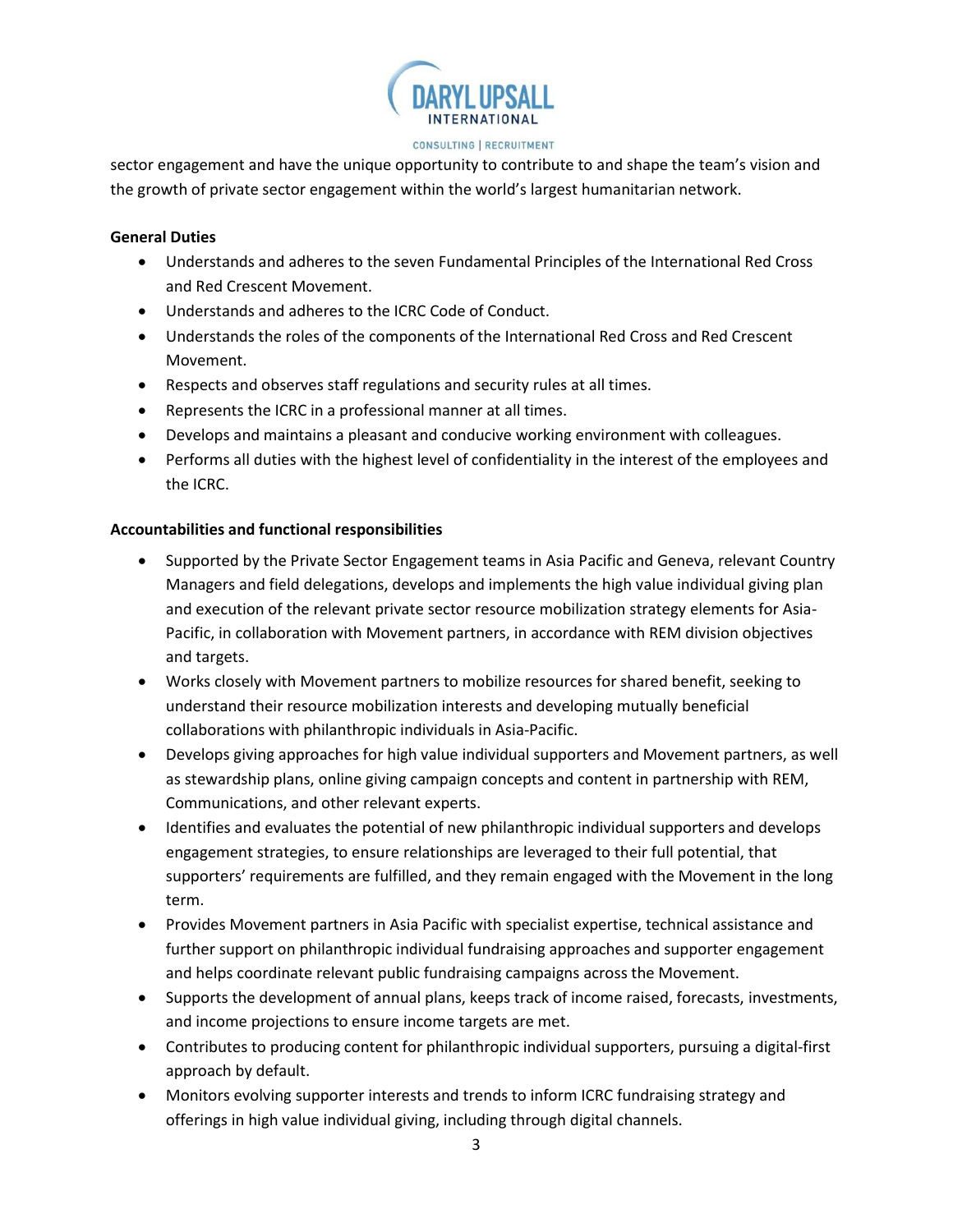

- Supports development of fundraising packages for appeals or emergencies, including for digital audiences.
- Supports and contributes to the negotiation of funding agreements and ensures the necessary follow-up.
- Maximises visibility by exploring opportunities arising from the interaction with the community of supporters in Asia Pacific and making recommendations to the REM management.
- Engages with the wider regional ecosystem of infrastructure organizations and explores developments in new philanthropy and impact-based giving, whilst maintaining the ICRC's and the Movement's relevance to traditional philanthropists.
- In addition to these duties, the incumbent will support relevant Movement partners in the event of significant media-driven events or emergencies, maximizing the short and long-term high value of individual giving and related fundraising opportunities.

# **Relationships**

- **Internally:** Interacts in a "networked approach" with the PSE team based in Bangkok, the Regional Resource Network (RRN) in Bangkok, the operational desks and various ICRC teams (water and habitat, health, protection etc.) across ICRC operations, with delegations and with REM experts and enablers in Geneva HQ and across the fundraising network.
- **Externally:** Interacts at working level on private sector fundraising and engagement with Movement and private sector stakeholders. Interacts with supporters and their representatives, as well as external consultants and suppliers.

# **Certifications and education required**

- University degree or equivalent experience in Business Administration, Marketing, Economics, Communications, International Relations, Finance, or another field relevant to fundraising.
- Fluent in English. Mandarin, Cantonese, Bahasa Malaysia, Bahasa Indonesia, Korean, Japanese, and other Asian languages an asset.
- Excellent digital literacy (MS Office, CRMs, business intelligence tools, social media, etc.).
- Project Management Qualification, an asset.

# **Professional experience required**

- Ideally 10 12 years of relevant professional experience (i.e., relationship management, humanitarian action).
- Minimum 5 years of successful experience in planning for (strategy), securing and renewing fiveto seven-figure gifts from individuals (major donors, HNWIs and UHNWIs)
- Fundraising experience in the Asia Pacific is ideal, but not mandatory.
- Successful track record of setting targets and meeting fundraising goals, while strengthening an organization's reputation and reach.